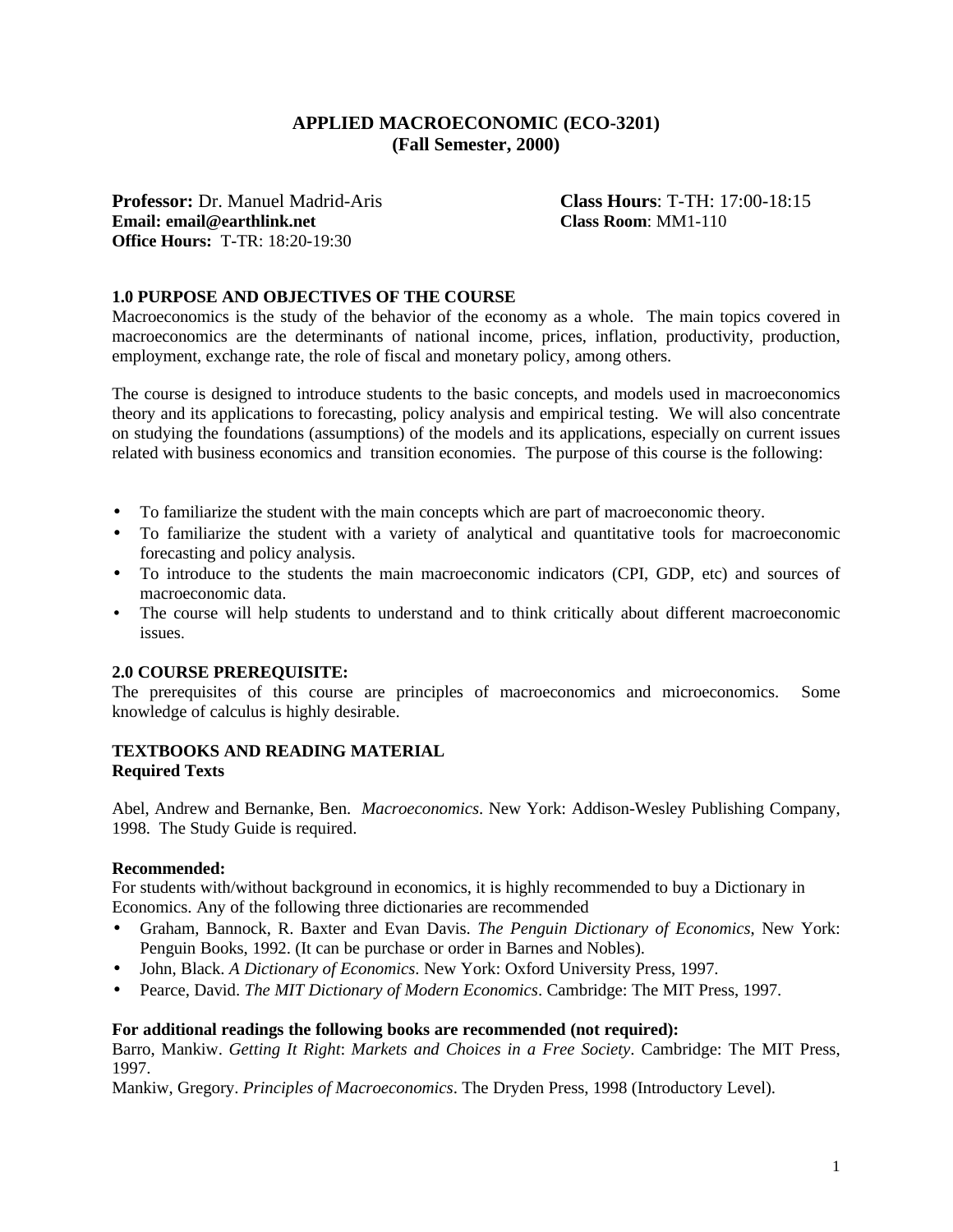Sacks Jeffrey and Felipe Larrain. *Macroeconomics in the Global Economy*. New Yersey: Prentice Hall, Englewood Cliffs, 1993. (Intermediate Level).

## **3.0 OTHER MATERIAL AND ECONOMIC DATABASES**

a) It is highly recommended to read:

- The New York Times
- The Economist
- The Wall Street Journal
- Economics Report of the President President Council of Economic Adviser (US Government Printing Office, Washington D.C. 20402).

b) Some sources for economic (macroeconomic) data are:

- Bureau of Labor Statistics (www.bls.gov) (BLS). The BLS has an icon called "The Economy at Glance". This is a good way to get used to BLS economic data.
- Survey of Current Business (national accounts data) BEA Monthly Publication
- Bureau of Economic Analysis US Department of Commerce (www.bea.doc.gov) (BEA).
- Survey Research Center University of Michigan Index of Consumer Sentiment and Survey of Consumer Attitudes
- Federal Reserve Board: Federal fund rates and money statistics (www.bog.frb.fed.us)

National Technical Information Center: Federal Reserve Board data in electronic format (www.ntis.gov).

c) Some sources about macroeconomic forecasting data. DRI WEFA (domestic and international) MACROECONOMIC ADVISORS Blue Chip Survey The NABE (National Association of Business Economist) The Livingston Survey, and Professional Forecasters (Federal Reserve Bank-Philadelphia)

## **4.0 CLASS GRADING**

The final grade will be calculated as follows: Class participation: 20% Homework: 30% Mid-term: 25% Final: 25%

No late homework will be accepted. The Final Exam will cover material only material from chapters 9 to 16.

The Grading Scale will be as follow:

| $A: 91-100$     | $A = 86-90$ |             |
|-----------------|-------------|-------------|
| $B + 82 - 85$   | $B = 78-81$ | $B = 75-77$ |
| $C_{+}$ : 72-74 | $C = 69-71$ | $C = 66-68$ |
| $D: 55-65$      |             |             |

F : less than 55